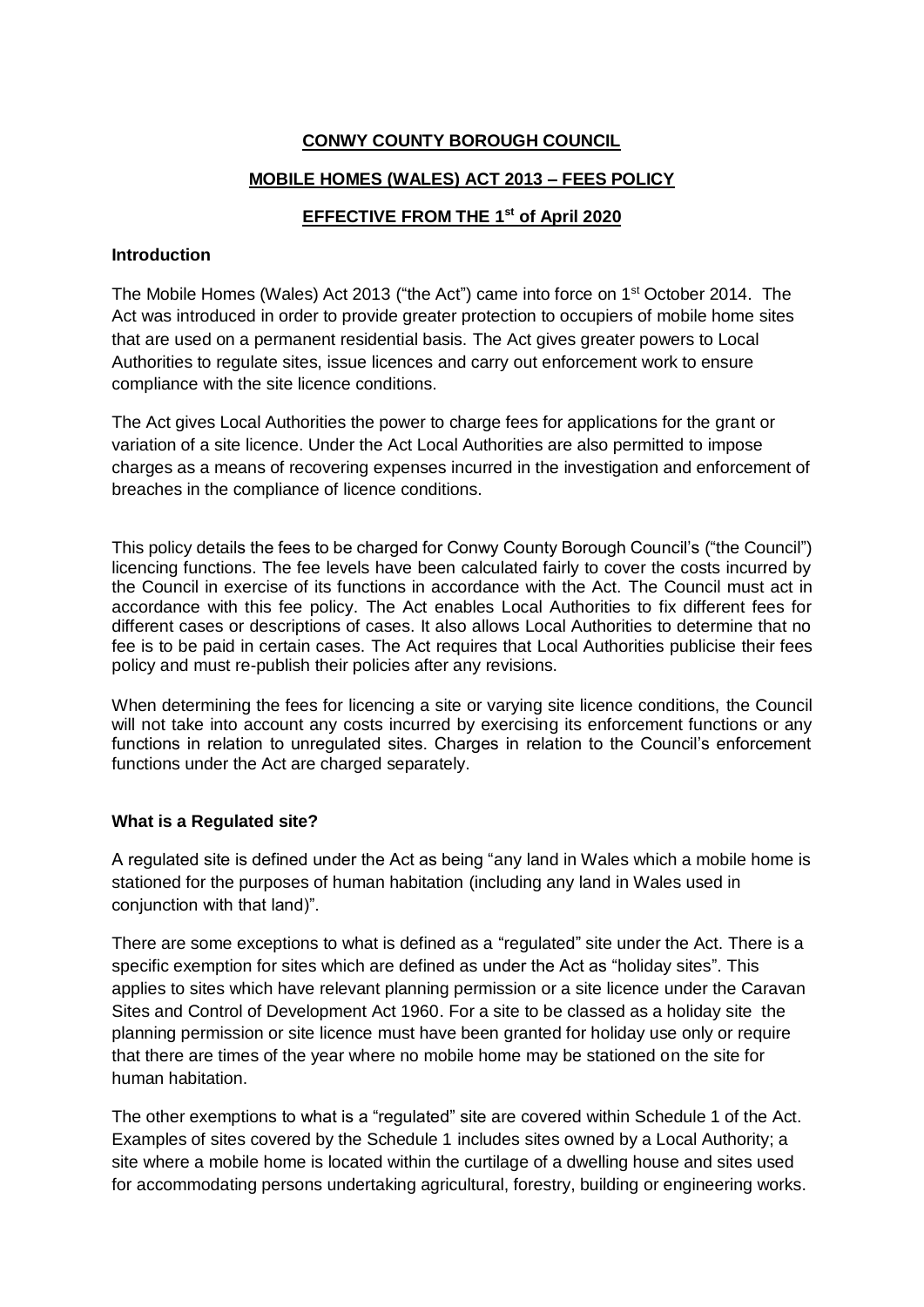There is also a separate exemption under s.2 (4) for mobile homes used by the owner of the site or an employee.

#### **Application for a new site licence**

.

All regulated sites require a site licence, other than those which the Act deems to be outside its scope. Failure to apply for a licence is an offence under Section 5(2) of the Mobile Homes (Wales) Act 2013.

The maximum duration of a site licence is 5 years. The Council may only issue a licence for a site which benefits from the appropriate planning permission for use of the land as a mobile home site.

For sites that already have the appropriate planning permission in place, the Council must process the application within 2 months of receipt of the completed site licence application.

Any application made before planning permission has been granted, must be processed within 6 weeks of the date on which the applicant becomes entitled to planning permission.

Both of the above timescales may be extended providing that both the applicant and the Council agree to an extension of the time period in writing.

The fee levels for new site licences have been calculated based on the estimate average time and cost involved in undertaking the activities involved and is dependent upon the number of caravans on the site. They have been categorised as follows:

| Category                      | Fee      |
|-------------------------------|----------|
| Single caravan                | £175.00  |
|                               |          |
| Single caravan on mixed site* | £185.00  |
| Small site (2-20 caravans)    | £275.00  |
|                               |          |
| Medium site (21-50 caravans)  | £540.00  |
| Large site (51+ caravans)     | £1090.00 |
|                               |          |

\* More than one caravan on a mixed site will be charged as per small or medium site

Where the Council decides not to issue a site licence, the applicant must be notified of the reasons for the decision and of the right to appeal. The applicant may appeal within the period of 28 days beginning on the date on which the decision is made. The appeal will then be considered by the residential property tribunal. No compensation may be claimed by the applicant for loss suffered as a consequence of the decision pending the outcome of the appeal.

#### **Variation of existing licence conditions**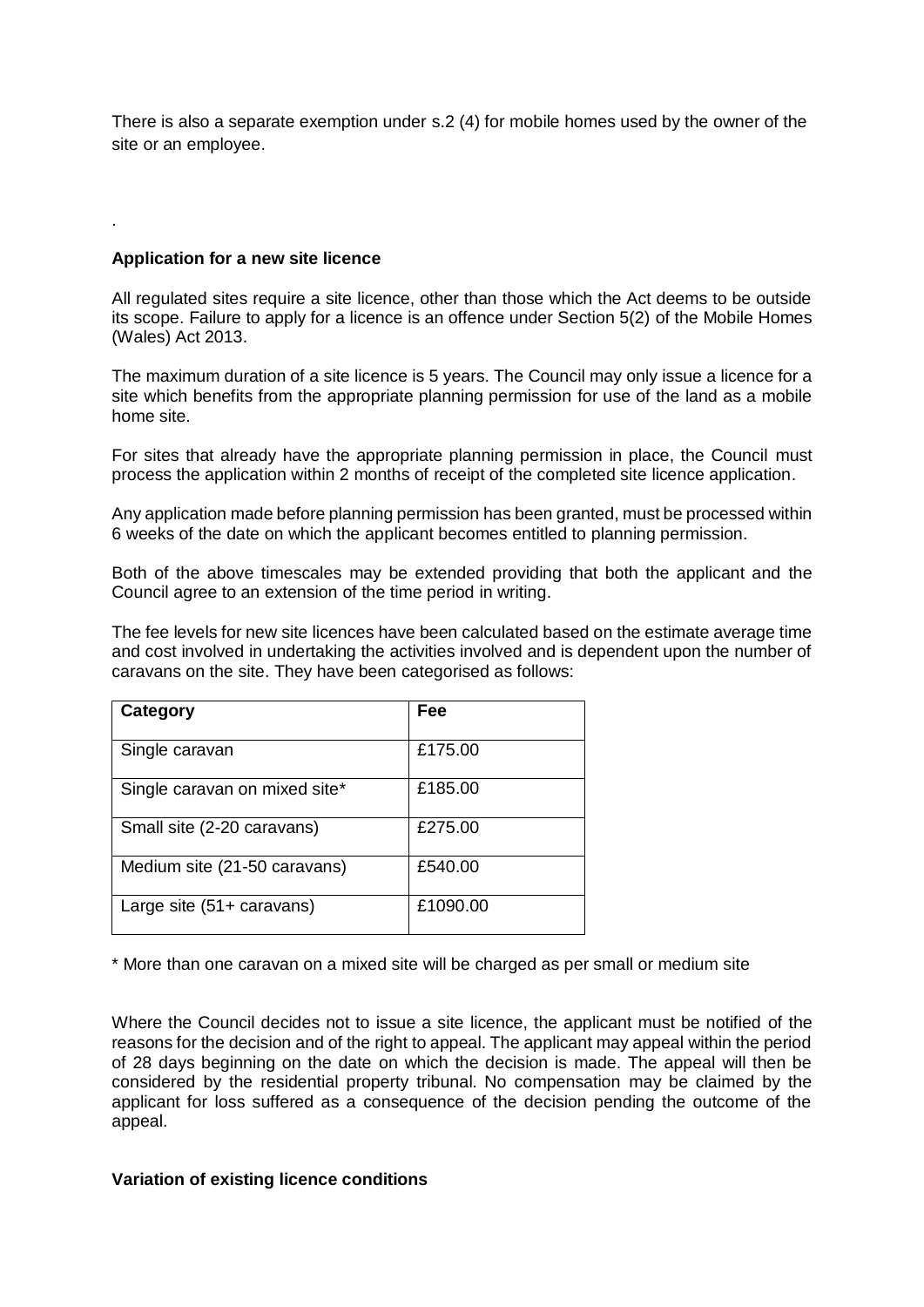Where a site owner requests an amendment to the site licence conditions the Council can charge a fee for this function. The fee will be payable upon application and is £240.00.Where a licence holder wishes to transfer the licence to another person, this will be dealt with as an application to vary the licence.

If the council deem it necessary to alter conditions of the licence, there will be no fee payable.

#### **Renewal of licence**

A site licence is issued for a period not exceeding 5 years, unless terminated by its revocation.

A licence will require renewal prior to the expiry date.

#### **Fees for depositing site rules**

Site rules are different to the site licence conditions and are put in place by the owner of a site relating to management and conduct. The Act states that the rules must be agreed between parties following a period of consultation. The Council is required to maintain an up to date register of site rules which are published on the web site.

Where an owner of a site has decided to implement new site rules or has varied or deleted existing site rules, the provisions of the Mobile Home (Site Rules) (Wales) Regulations 2014 apply. Regulation 12 requires that any site rules deposited for the first time or applications to vary or delete existing site rules must be accompanied by the appropriate fee when lodged with the Council.

The fee is the same for either a first deposit or for a subsequent variation or deletion as the internal cost of processing the deposit is the same regardless of the type of deposit. The cost of this fee is set by the Council at £35.00 which reflects the fixed costs incurred by the Council in performing this function.

### **Replacement of licence**

In the event of a site licence being lost or damaged, a site owner can request a new copy of the site licence.

There will be a cost involved in producing the licence and therefore a fee of £19.00 is payable for the replacement of a licence.

#### **Summary of Fixed Fees**

The following table summarises the cost of the various fixed fees payable as already outlined within the Policy.

|                                                     | Fee     |
|-----------------------------------------------------|---------|
|                                                     |         |
| New site licence for a Single caravan               | £175.00 |
| New site licence for a Single caravan on mixed site | £185.00 |
| New site licence for a Small site (2-20 caravans)   | £275.00 |
| New site licence for a Medium site (21-50 caravans) | £540.00 |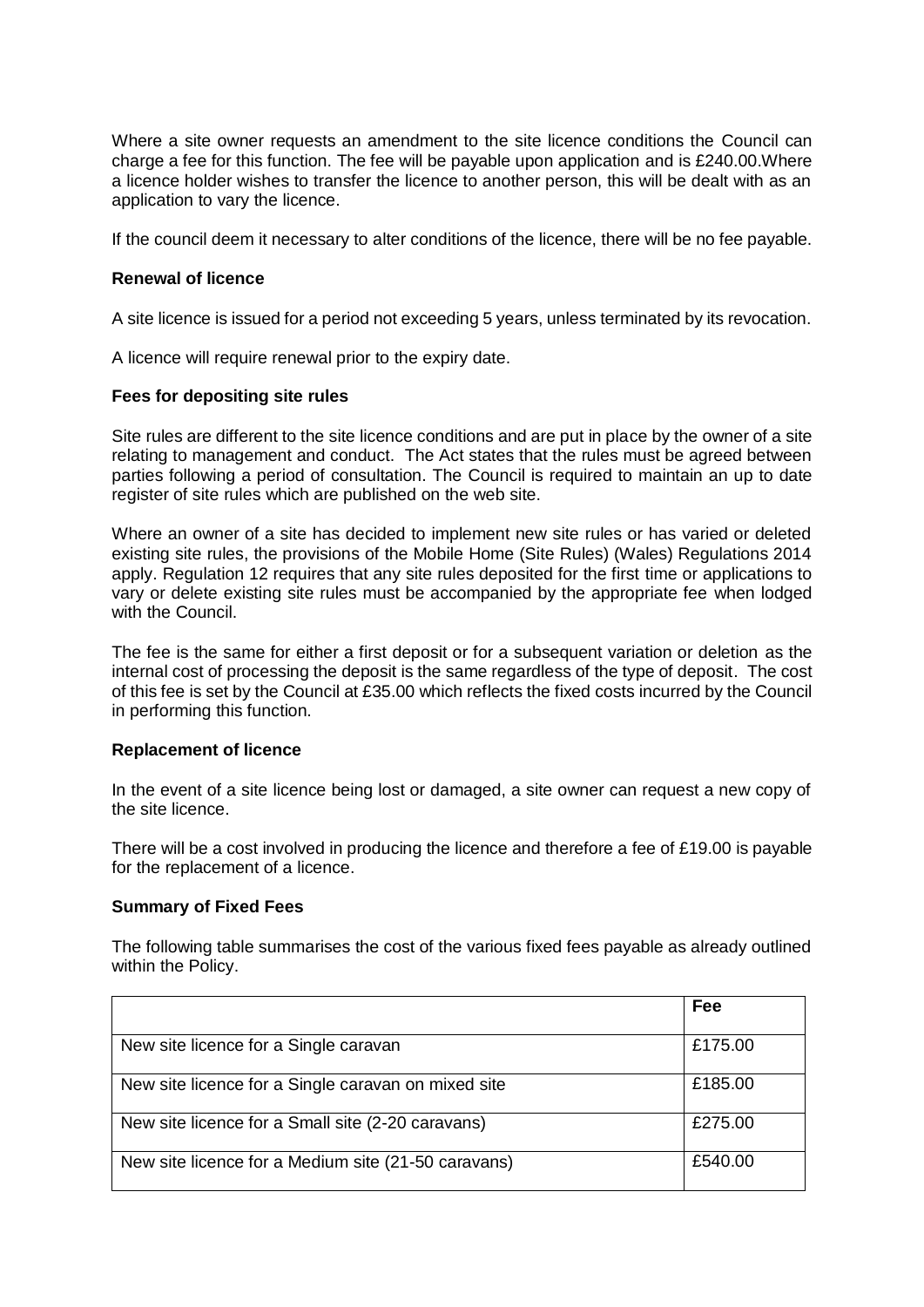| New site licence for a Large site (51+ caravans) | £1090.00 |
|--------------------------------------------------|----------|
| Application to vary site licence conditions      | £240.00  |
| Depositing site rules                            | £35.00   |
| Replacement licence                              | £19.00   |

# **Enforcement charges**

Under section 15 of the Act, if it appears to the Council that the owner of the regulated site is failing, or has failed, to comply with a condition of the site licence, the Council may issue the owner with:

- a fixed penalty notice, or
- a compliance notice.

# **Fixed Penalty Notices**

Section 5 of the Act allows the Council to issue Fixed Penalty Notices for certain minor breaches of site licence conditions.

Fixed Penalty Notices must not exceed level 1 on the standard scale of fines, which is currently set at £200.00.

A fixed penalty notice will:

- set out the conditions in question and details of the failure to comply
- require the owner of the site to pay a specified amount to the Council at an address specified in the notice
- specify the period within with the specified amount must be paid

Where a fixed penalty notice has been issued and the site licence holder has failed to pay the sum due in accordance with the notice, the Council may withdraw the fixed penalty notice and issue a compliance notice in respect of the failure.

A fixed penalty notice only serves to fine the site licence holder. They do not require the breach to be rectified. Therefore Fixed Penalty Notices are considered to be an enforcement mechanism which may be more suitable for use when there are minor breaches of site licence conditions.

# **Compliance Notice Fees**

If it appears to the Council that the site licence conditions have been breached, the Council may issue a compliance notice.

A compliance notice will:

- set out the condition in question and details of the failure to comply with it,
- require the owner of the land to take such steps as the Council considers appropriate and as are specified in the notice in order to ensure that the condition is complied with,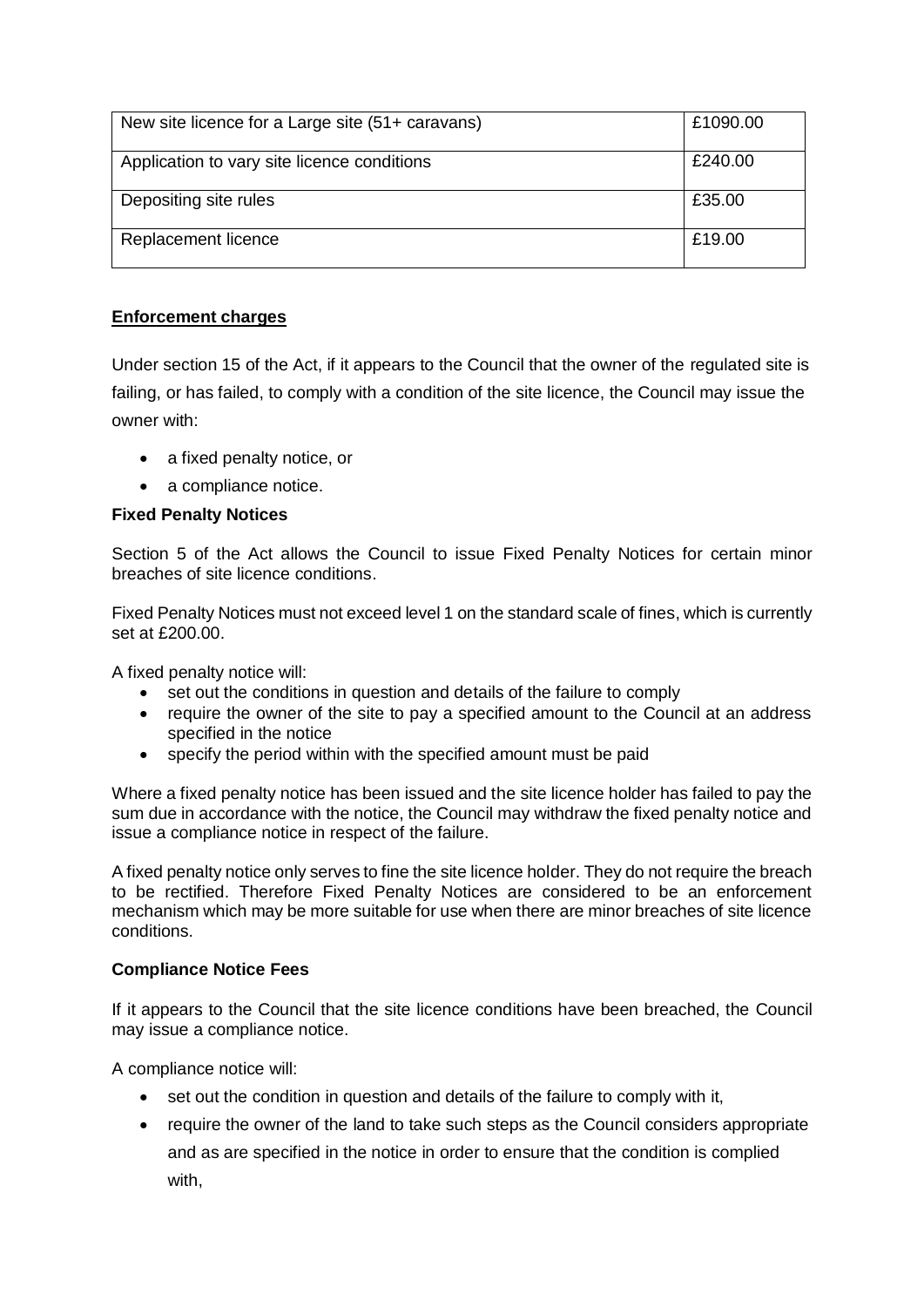- specify the period within which those steps must be taken, and
- explain the right of appeal

The Council will impose a charge on the owner as a means of recovering expenses incurred in:

- 1. Deciding whether to serve the notice; and
- 2. Preparing and serving the notice or demand.

The expenses referred to include (but are not limited to) the costs of obtaining expert advice (including legal advice). Charges would be based upon the officer hourly rate plus overheads.

In conjunction with the compliance notice the Council will issue a demand which will set out:

- 1. The total expenses the Council seeks to recover;
- 2. A detailed breakdown of the relevant expenses; and

3. Where the Council proposes to charge interest, the rate at which the relevant expenses carry interest.

Each compliance notice issued will vary in cost, the costs charged will be considered and determined on a case by cases basis.

Failure to comply with a compliance notice within the timeframe specified on the notice is a criminal offence under section 18(1) of the Act. The offence is punishable by a fine. The site licence can be revoked upon a third or subsequent prosecution for this offence.

Following a successful prosecution for breach of a compliance notice, the Council would be able to serve notice to enter the site and carry out the necessary works in default.

### **Emergency Action**

Section 21 of the Act gives the Council the power to take emergency action in relation to any of the land comprising the licenced site if it appears that:

(a)the owner of the land is failing, or has failed, to comply with a condition of the site licence, and

(b)as a result of that failure there is an imminent risk of serious harm to the health or safety of any person who is or may be on the land.

### **Recovery of costs for emergency action or works in default**

Under section 22 of the Act, the site owner can be charged by the Council as a means of recovering expenses incurred when

- deciding whether to take action
- preparing and serving any notice or demand
- taking action